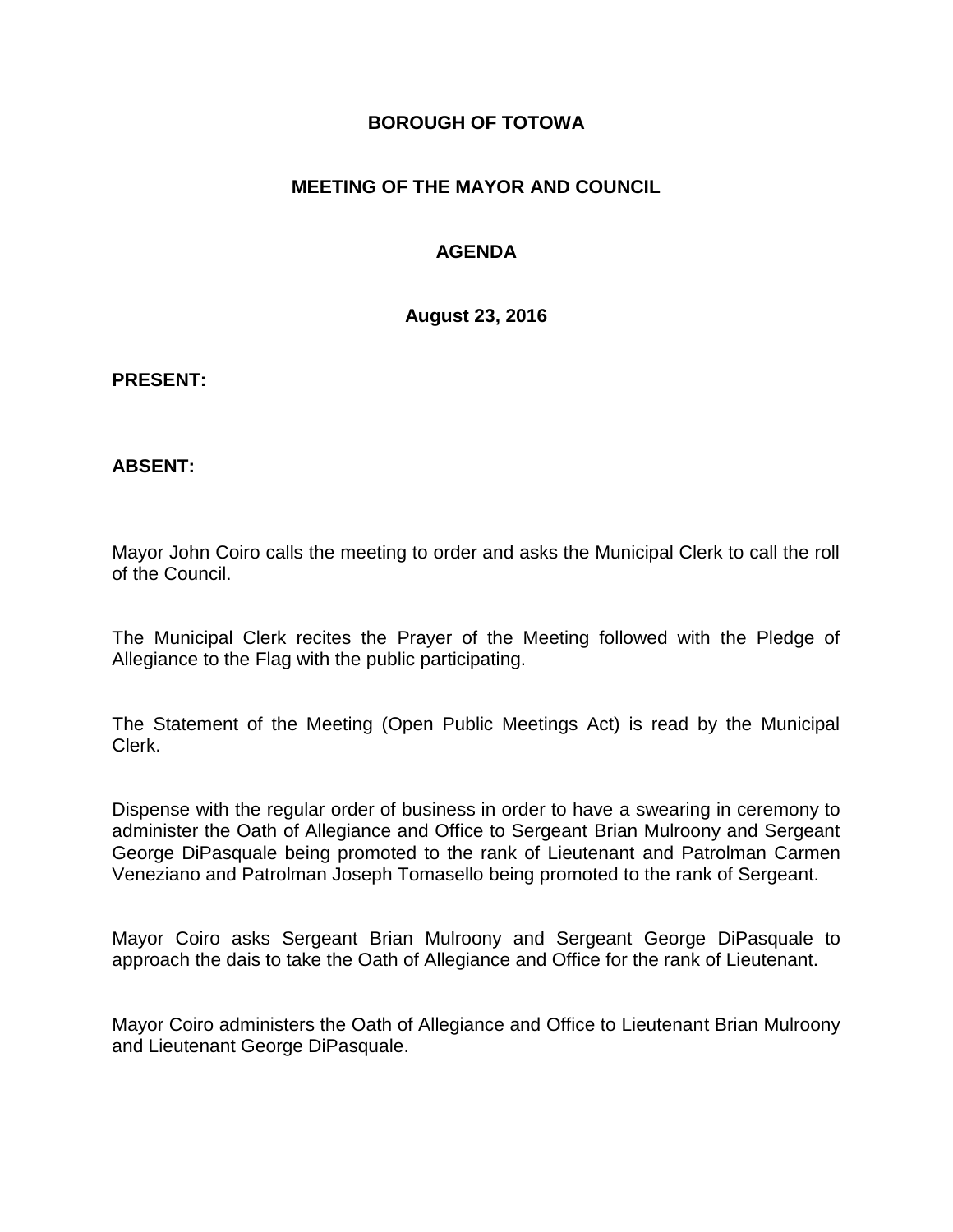A badge symbolic to the rank of Lieutenant is presented to Lieutenant Brian Mulroony and Lieutenant George DiPasquale by Police Chief Robert Coyle.

Congratulations are extended to Lieutenant Brian Mulroony and Lieutenant George DiPasquale.

Mayor Coiro asks Patrolman Carmen Veneziano and Patrolman Joseph Tomasello to approach the dais to take the Oath of Allegiance and Office for the rank of Sergeant.

Mayor Coiro administers the Oath of Allegiance and Office to Sergeant Carmen Veneziano and Sergeant Joseph Tomasello.

A badge symbolic to the rank of Sergeant is presented to Sergeant Carmen Veneziano and Sergeant Joseph Tomasello by Police Chief Robert Coyle.

Congratulations are extended to Sergeant Carmen Veneziano and Sergeant Joseph Tomasello.

Recess.

Revert to the regular order of business.

Report from Members of the Council, Municipal Clerk and Municipal Attorney.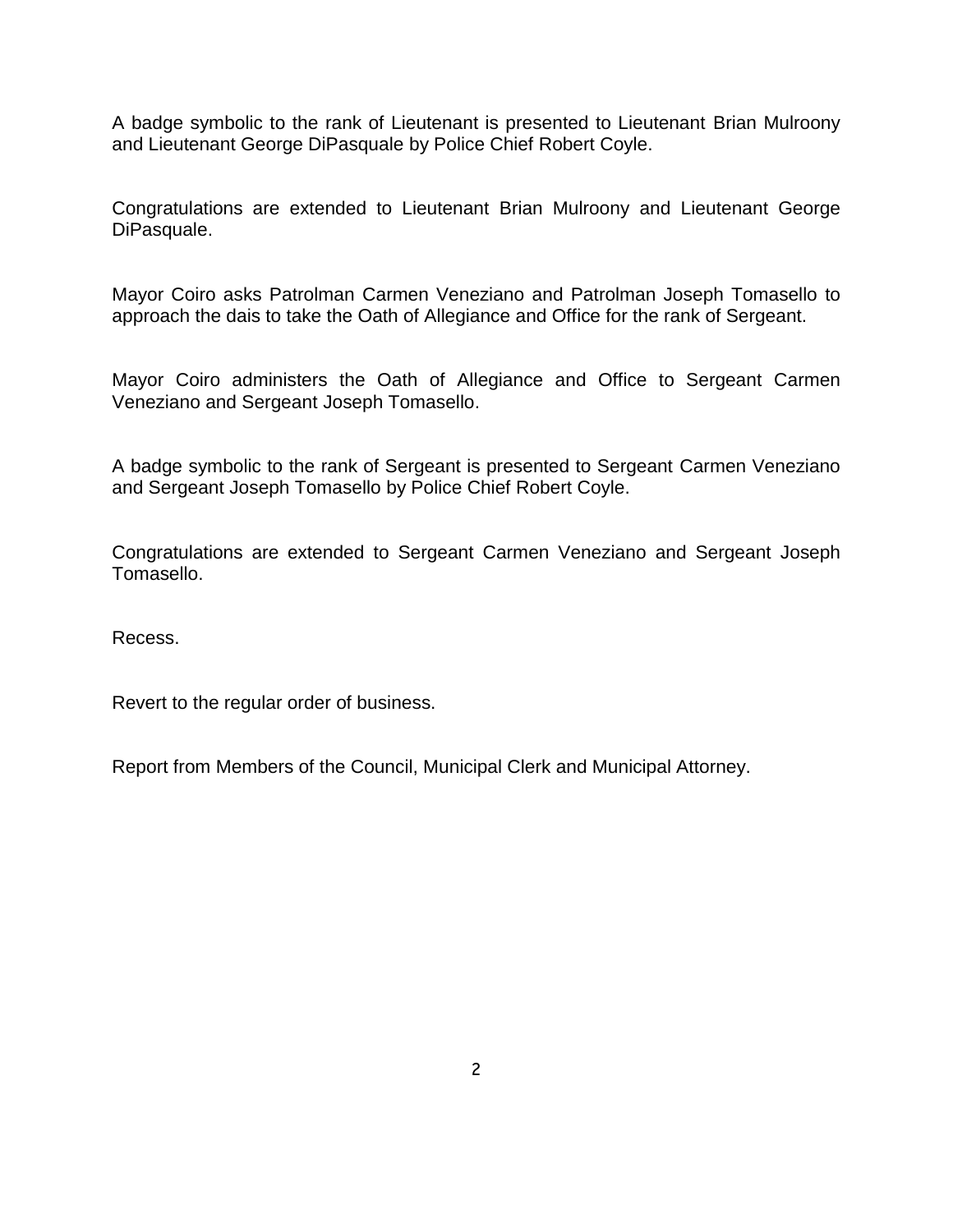Minutes of the Mayor and Council for the meeting of August 9, 2016.

# **COMMITTEE ON FINANCE: PICARELLI, D'ANGELO, FONTANELLA.**

Resolution No. 2016-18 for the payment of bills.

Resolution Certifying That The Governing Body Has Complied With N.J.A.C. 5:30-6.5 Pertaining To The Annual Audit.

Resolution Authorizing Contract For Professional Appraisal And Consultant Services For The Borough Of Totowa.

### **COMMITTEE ON PUBLIC SAFETY: PUGLISE, FONTANELLA, BUCHER.**

Letter from the Totowa Fire Department Fund Drive Committee advising that their annual fund drive will be September 6 – October 12, 2016, with their door-to-door campaign being held on October 9 – 11, 2016.

### **COMMITTEE ON PUBLIC WORKS: D'ANGELO, PUGLISE, ANDRIANI.**

Accept the bids for the Supervisory Control And Data Acquisition (SCADA) System.